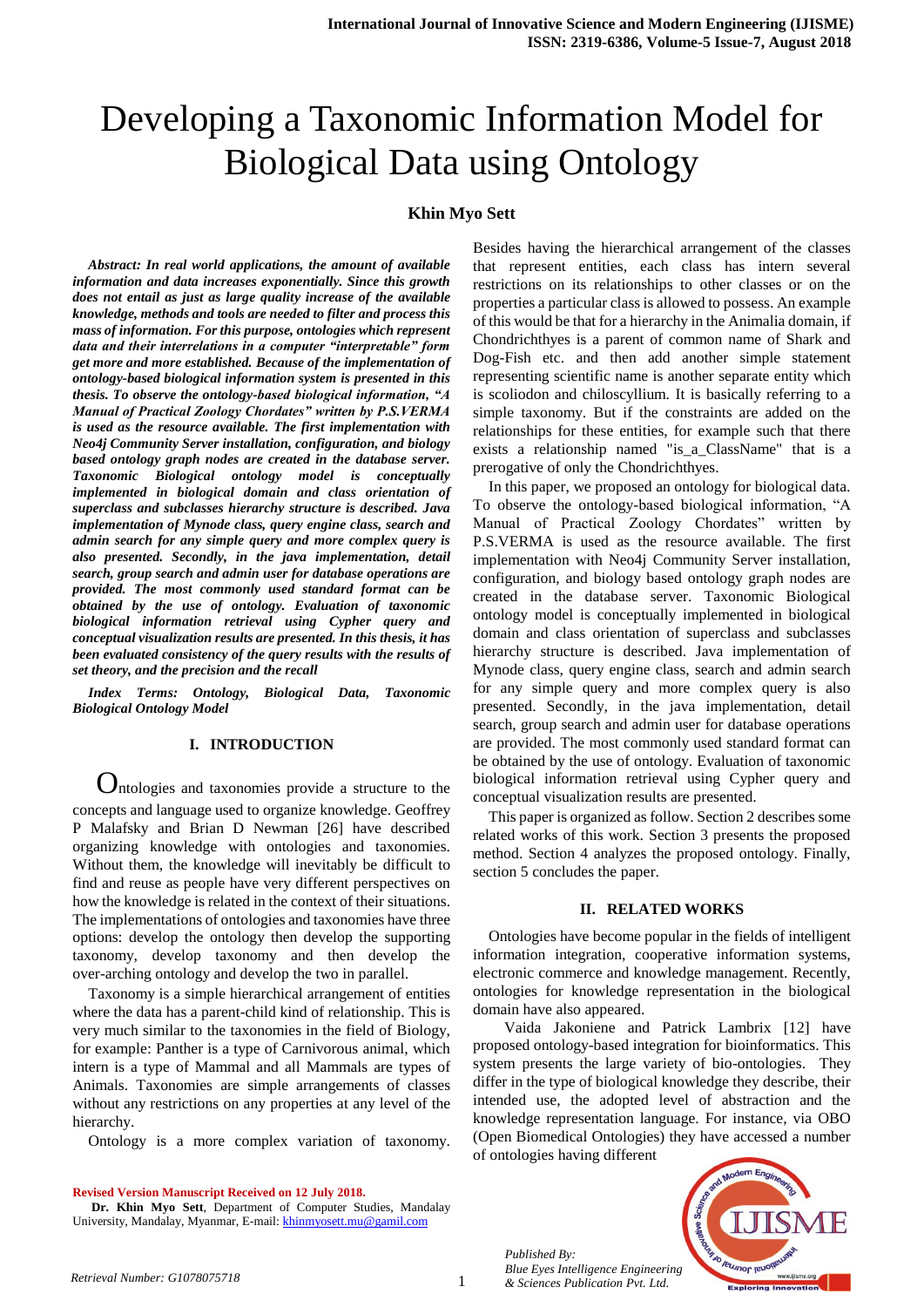Biological focus and that are developed for different purposes. GO (Gene Ontology) ontologies describe biological process, molecular function and cellular components of genes and proteins in all organisms. The goal is to produce structured, precisely defined, common and dynamic ontologies that can be used for annotating gene products.

Erick Antezana, Martin Kuiper and Vladimir Mironov [1] have described biological knowledge management. This system presents bio-ontologies and most of the bio-ontologies are hosted under the umbrella of the OBO foundry. The OBO foundry is a collaborative effort not only for gathering bio-¬ontologies but also to provide a set of foundational principles to structure the further co-ordinate development of bio-ontologies. The OBO foundry now constitutes a set of 53 domain-specific candidate ontologies, which are becoming widely accepted as a reference by the life science community.

Natalia Sklyar [14] has surveyed the existing bio-ontologies that are intended to provide a brief state-of-art introduction into ontology-based biological systems. This investigation is aimed to the role of ontologies and the possibilities opened by the use of ontologies in bioinformatics. For every ontology, the structure, scope, area of application, characteristics, representation language etc. are considered. A comparison of ontologies and also future possibilities for the use of bio-ontologies are discussed. Some selected bio-ontologies are presented. They are Transparent Access to Multiple Bioinformatics Information Sources (TAMBIS), Gene Ontology (GO), and Ontology for Molecular Biology (MBO), EcoCyc Ontology and Cell Signaling Ontology. The bio-ontologies described above are not the only ones that deal with the bio-molecular data. Existing ontologies, in general, have much more differences than similarities. They differ in their intention, structure, their coverage, and detail level.

Nico M. Franz and David Thau [13] have explained that the prospects of integrating biological taxonomies into an ontological reasoning framework are reviewed. Traditionally ontological representations of taxonomy have adopted the model of a single and static hierarchy. This model is contrasted with a more realistic situation involving dynamic revisions of particular groups and alignments among alternative taxonomic perspectives. Taxonomic practice is bound by a range of epistemological constraints and linguistic conventions that run orthogonal to the logical background from which ontological entities and relationships originate, resulting in severe challenges for ontological representation and reasoning. In particular, the purported existence of a single hierarchy in nature forces taxonomists to gradually approximate this hierarchy and make frequent rearrangements in light of new evidence. The taxonomy/ontology interface should focus either on strictly nomenclatural entities and relationships or on ontology-driven strategies for aligning multiple taxonomies, but not on building static networks for large portions of the tree of life. The prospects of using ontology-based services in taxonomy will largely depend on the ability of the taxonomic expert community to present its products in ways that are more compatible with ontological principles than concurrent practice.

Lars Vogt [15] has presented that role of bio-ontologies for developing a general data standard in biology. Due to lack of common data standards, the communicability and comparability of biological data across various levels of organization and taxonomic groups is continuously decreasing. However, the interdependence between molecular and higher levels of organization is of growing interest and calls for co-operations between biologists from different methodological and theoretical backgrounds. A general data standard in biology would greatly facilitate such co-operations. This article examines the role that defined and formalized vocabularies (i.e. ontologies) could have in developing such a data standard. They suggested basic criteria for developing data standards on grounds of distinguishing content, concept, nomenclatural, and format standards and discuss the role of data bases and their use of bio-ontologies in current activities for data standardization in biology. General principles of ontology development are introduced, including foundational ontology properties (e.g. class, subclass, parthood), and how concepts are defined. After addressing problems that are specific to morphological data, the notion of a general structure concept for morphology is introduced and why it is required for developing a morphological ontology. The necessity for a general morphological ontology to be taxon-independent and free of homology assumptions is discussed and how it can solve the problems of morphology. The article concludes with an outlook on how the use of ontologies will likely establish some sort of general data standard in biology and why the development of a set of commonly used foundational ontology properties and the use of globally unique identifiers for all classes defined in ontologies is crucial for its success.

Stefan Schulz, Holger Stenzhorn and Martin Boeker [16] have described that the ontology of biological taxa in which different approaches on how to represent biological taxa using existing standards for biomedical ontologies such as the description logic OWL DL and the Open Biomedical Ontologism Relation Ontology. The researchers have demonstrated that how hidden ambiguities of the species concept can be dealt with and existing controversies can be overcome. A novel approach is to envisage taxon information as qualities that inhere in biological organisms, organism parts and populations. The presented methodology has been implemented in the domain top-level ontology BioTop. BioTop may help to improve the logical and ontological rigor of biomedical ontologies and further provides a clear architectural principle to deal with biological taxa information. For their practical purpose of biomedical ontologies the formalization of species or more generally of biological taxa that they proposed, is intended to be neutral to the different and conflicting species conceptualizations. It departs from the principle that biological taxa are something that regardless of its existence in nature or its (fiat) attribution by biologists has a highly ranked importance in biology and therefore requires to be accounted for in biomedical ontologies.

## **III. PROPOSED METHOD**

# **A. Ontologies**

Ontologies specify the primary concepts and the relationships among the concepts in a particular domain.



*Published By: Blue Eyes Intelligence Engineering Retrieval Number: G1078075718 & Sciences Publication Pvt. Ltd.*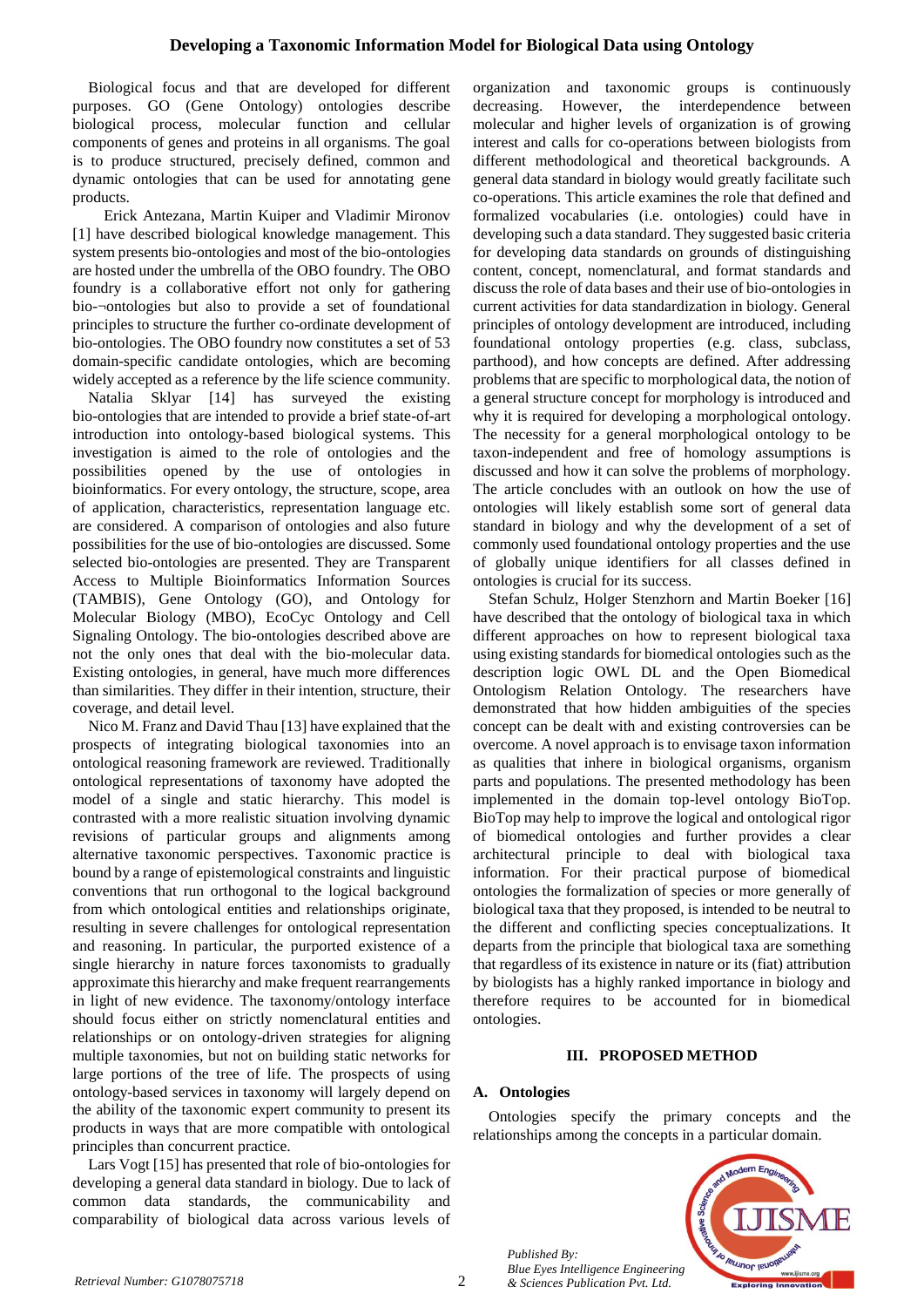The term means several things depending on the field in which it is used. In philosophy, ontology is concerned with the metaphysical nature and relationships of being.

In contrast, computer science uses ontologies to describe specific conceptual terms and relationships in a standardized machine readable format. Any knowledge management effort must grapple with the challenge that there are several viable and valid perspectives on any given topic or business domain. To make the knowledge useful and an effective enabler of organizational success, the knowledge management manager must create a single shared understanding among people of what the knowledge means to the organization within the context of its business domain and how it is intended to be used. Ontology provides this unifying map of concepts and relationships.

The ontology can be represented either graphically or in a structured text format. The former is usually used when the primary goal is to forge a shared understanding of the domain and provide guidance to the members of the group. The latter approach is most often used for computer applications that perform language analysis and concept matching, such as the goal of greater automated semantic capabilities on the Internet (i.e. the Semantic Web). Machine readable ontologies require a computer language to define the concepts and associated relationships. One standard language is the OWL Web Ontology Language developed by the World Wide Web Consortium (W3C). [18]

## **B. Taxonomy**

Taxonomies are the classification scheme used to categorize a set of information items using a hierarchical structure, which is a treelike structure, with the most general category as the root of the tree. Each node is an information entity that represents some object in the world that is being modeled. Each link between two nodes in the taxonomy represents a sub classification of relationship. The biological classification of the structure is the most commonly known of life itself. This is described in terms of phylum, family, genus, and species and so on. "Taxonomies are things of interest arranged in a hierarchical structure, typically in a supertype/subtype relationship."

They represent an agreed vocabulary of topics arranged around a particular theme. Although they can have either a hierarchical or non-hierarchical structure, or hierarchical taxonomies such as in libraries, biology, or military organizations are typically encountered. This type has a tree-like structure with nodes branching into sub-nodes where each node represents a topic with a few descriptive words.



**Figure. 1 Example of an ontology (in a Hierarchical Form)** 

Aarti Krishnan [17] has explained that ontology is a formal description of concepts and relationships that can exist for a particular domain of knowledge. Like a dictionary, ontologies collect and organize related entities. It describes accurately the structure of a main domain and how its entities are inter-related. The backbone of an ontology is most often a taxonomy (classification of entities in a hierarchical form, Figure 1), but is however not limited to taxonomical hierarchies alone. The structure is usually in the form of a tree (or graph), where the entities are specified as the nodes and the edges specify the relationship between them. The graph is directed and acyclic, where the terms follow an "IS A" relation with one another and their definition gets more specialized as we move down the graph.

### **C. Ontology based Information System**

Information retrieval (IR) system, the key functionality of the emerging "semantic Web", is one of the main challenges over the real world applications. Ontologies now appear to be a de facto standard of semantic IR systems. By defining key concepts of a domain, they introduce a common vocabulary that facilitates interaction between the user and the software. Meanwhile, by specifying relationships between concepts, they allow semantic inference and enrich the semantic expressiveness for both indexing and querying document corpus. It is natural that works relating to ontology integration in IRS are growing. Abdelkrim Bouramoul, Mohamed-Khireddine Kholladi and Bich-Lien Doan [5] have described the solution is to build ontology from the corpus on which IR tasks will be performed and the reuse of existing resources. Ontologies as a support for the modeling of IRS have been discussed in the literature and the contribution of ontologies in an IRS can be understood at three levels:

- In the document indexing process: by combining it with the techniques of natural language processing, the documents in the database will be summarized and linked to the ontology concepts. If this step has been properly done, the search would be easier in the future.
- At the queries reformulation level in order to improve the initial user queries. This aspect was also used as a complement to search this type of such queries.
- In the information filtering process, this aspect will be the subject of the contribution that we present in this paper. The idea is to use ontology to add the semantic dimension to the evaluation process. This can be done by extracting the query terms and their semantic projection using the WordNet ontology on the set of returned documents. The result of this projection is used to extract concepts related to each term.

### **D. Biological Ontology**

Ontology-based biological information system is proposed in this thesis. Among the ontology domains, biological ontology has been constructed in this research area but ontology-based biological information system is constructed in graph database is the first one approach of this IR system. This system facilitates query in different styles such as single query, group query, and cypher query in graph view. Though most IR systems rely on ontologies, they often use one of the two following extreme approaches:



3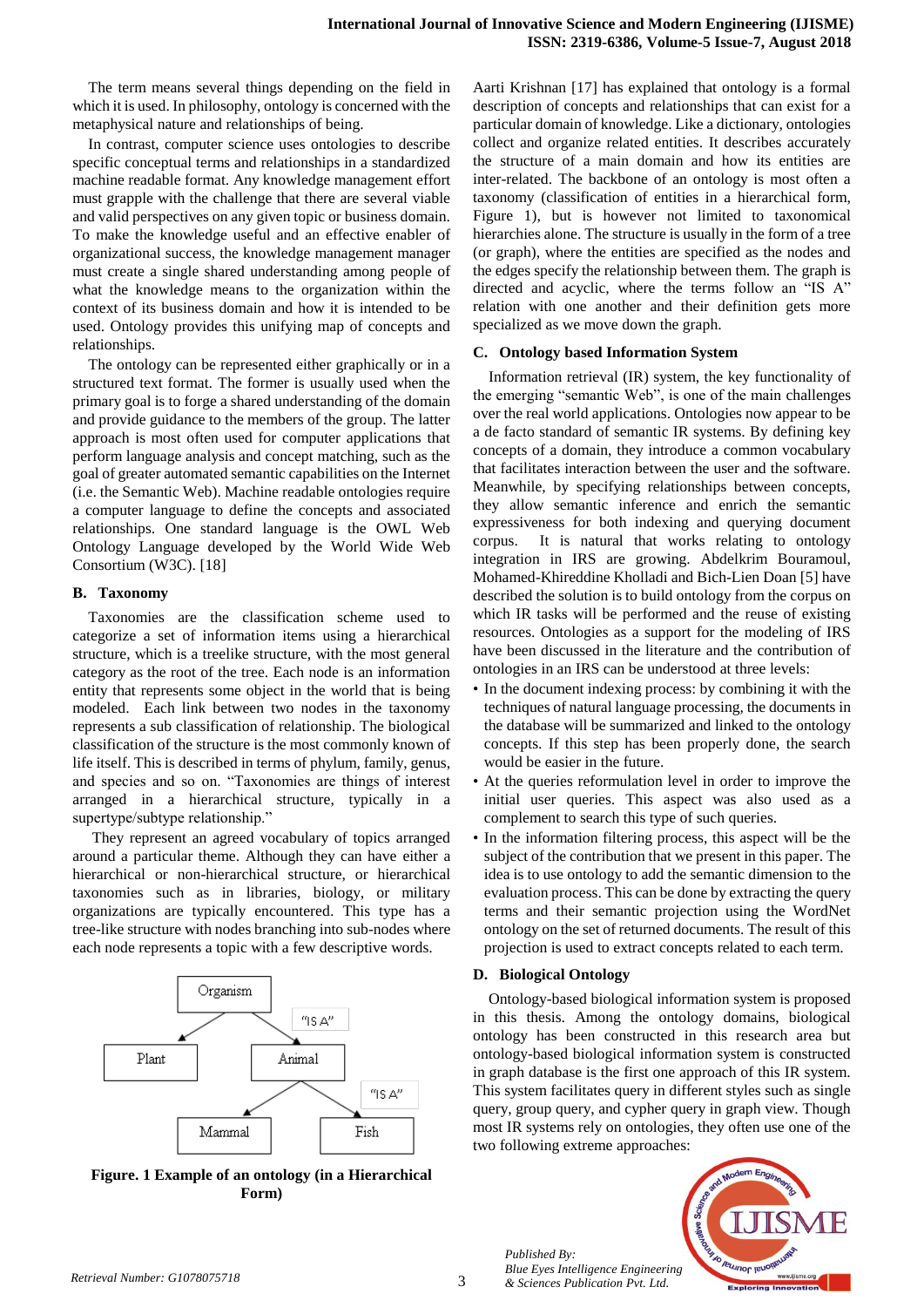Either they use most of the semantic expressiveness of the ontology and hence require complex query languages that are not really appropriate for non-specialists; or they provide very simple query language that almost reduces the ontology to a dictionary of synonyms used in Boolean retrieval models.

Another drawback of most IR systems is the lack of expressiveness of their results. In most cases, results are simply proposed as a set of documents with no further explanations concerning the match between the documents and the query.

Biological knowledge is inherently complex and so cannot readily be integrated into existing databases of molecular data. Ontology is a formal way of representing knowledge in which concepts are described both by their meaning and their relationship to each other. Unique identifiers that are associated with each concept in biological ontologies (bio-ontologies) can be used for linking to and querying molecular databases.

## **E. Model of Ontology-Based Biological Information System**

Ontology-based biological information system is described in this thesis which provides the efficient and semantically related information retrieval features. Queries can be processed single search for detailed description, group search, and graph view with cypher query with colorful graph nodes. The design of this system is discussed in this section in detail. The model of ontology construction is the main component in this system and conceptualization in biology concept should be clear and which has completed description, many properties, and various relationships. Query engine component facilitates the detailed search and group search for any simple query and more complex query. Graph engine component provides graph search for cypher query.

## **F. Biological Ontology Construction**

The key important factor for IR system based on ontology is construction ontology. The ontology construction model captures domain specific knowledge for both humans and computer applications. A set of vocabulary definitions that embedded a community's knowledge of a domain is considered in this ontology construction model component. Ontology takes a variety of forms, but necessarily it includes a vocabulary of terms, and some specification of their meaning. This includes definitions and an indication of how concepts are inter-related which collectively impose a structure on the domain and constrain the possible interpretations of terms. Biological research involves synergy of data, models, and knowledge. Each of these areas has a more abstract representation, which a person thinks and reasons about, and a more computational representation, which is what the computer uses. A challenge for the biologist is to bridge the cognitive gap between the abstract representation and the computational representation.

The biological ontology can construct the different types of data structures available, their characteristics, the contexts in which they are useful, the well-known problems in computer science, and the algorithms corresponding to them. Sandhya Revuri, Sujatha R Upadhyaya and P Sreenivasa Kumar [15] have presented for using domain ontologies for efficient information retrieval and for building ontology, all the possible concepts are listed in the domain. And then the properties of each of these concepts are identified. Once the

properties are identified the domain and range are defined. The next step would be identifying the characteristics of the properties like Transitive, Symmetric, Functional and Inverse Functional. Value or cardinality constraints on properties can be posed to make the concept description more specific. Value constraints are of the form all Values From, some Values From and has Value. Cardinality constraints are min Cardinality, max Cardinality and cardinality.

Biological ontologies construction considers animalia as the domain of this thesis. There are six main classes according to the class name and they are chondrichthyes, osthychthyes, amphibia, reptilian, aves and mamalia. Each class has many animals which describe common name, scientific name, feeding habit, breeding habit, habitat, locomotion, body cover, etc.

The following steps are used in construction model of ontology based biology.

• Captures knowledge for biological domain

• Creates a shared understanding – between humans and for machine

- Makes knowledge machine process
- Makes meaning explicitly by definition and context
- Create main categories or classes
- Create properties for each class
- Create relationship between each class
- Create instances under each class

Start the connection with Neo4j database which is a graph database is presented. Input the first node data which is defined as root node and process the root node creation process. Repeatedly a new node and relationship up to user stop condition. Every created node is stored in biological ontology graph database. After all nodes are added, disconnect the database connection and output shows the database creation successful message.

## **G. Query Engine**

One of the important portions of this research is data visualization. A graph database stores data in a graph, the most generic of data structures, capable of elegantly representing any kind of data in a highly accessible way.

Neo4j is a graph database, which means that it does not use tables and rows. Instead, it uses nodes and relationships. Both nodes and relationships can have a number of properties. While relationships must have one direction and one type, nodes can have a number of labels. For example, the following Figure 2 shows eight nodes and their relationships, where every node has a label while relationships have a type (is\_a\_ClassName, is a, has and lives in). The properties used in the graph are name, label, and habitat, etc as shown in the Figure 2.

Query engine component provides for querying the detailed search any animal and group search of the same features such as feeding habit, breeding habit, etc. For example the query for Shark with common name produces Common name is Shark, Scientific name is Scoliodon, feeding habit type is Carnivore, breeding habit type is Viviparous, habitat is Marine Water, locomotion has Fin, body cover has Scale and is illustrated in Figure 3.



*Published By: Blue Eyes Intelligence Engineering Retrieval Number: G1078075718 & Sciences Publication Pvt. Ltd.*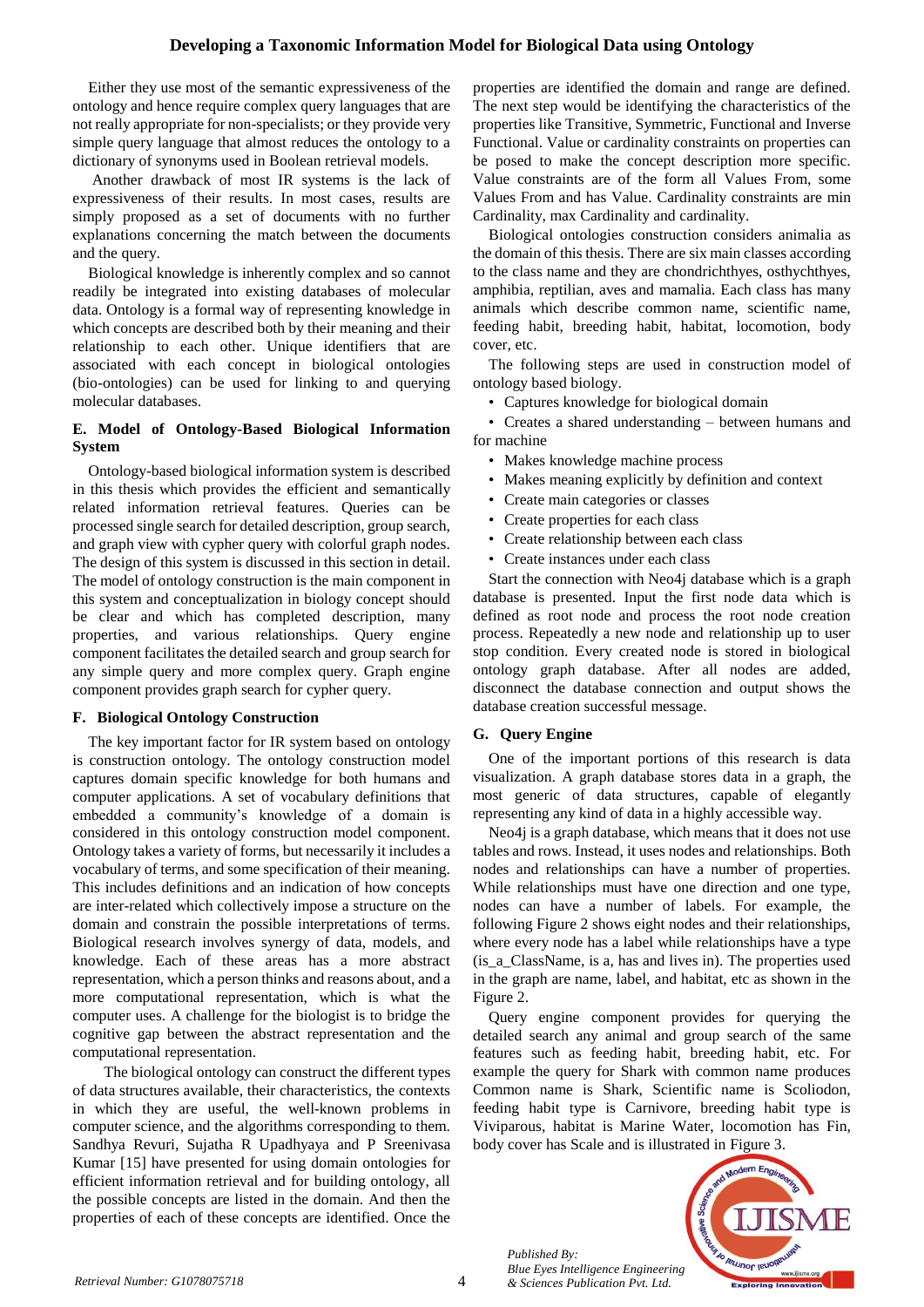

**Figure 2 Sample Graph Database**

| <b>Common Name:</b>    | Shark        |
|------------------------|--------------|
| Scientific Name:       | Scoliodon    |
| Feeding Habit:         | Carnivore    |
| <b>Breeding Habit:</b> | Viviparous   |
| Habitat <sup>.</sup>   | Marine Water |
| Locomotion:            | Fin          |
| Body cover:            | Scale        |
|                        |              |

**Figure 3 Sample of Simple Query by Common Name (Shark)**

In detailed search using common name, the query engine component searches for six main classes and continue for retrieving all common names with the same relationship according to the user query common name search and produces the detailed info as an output.

In detailed search using scientific name, the query engine component searches for six main classes and continue for retrieving all scientific names with the same relationship according to the user query scientific name search and produces detail information as an output.

In group search, there are five options types and can be combined any option types. If the relationship types exist with desired option types, the query engine displays the group information otherwise does not exist message. These options types are feeding habit, breeding habit, habitat, locomotion and body cover. Feeding habit option type has six subgroups such as Carnivore, Herbivore, Insectivore, Omnivore, Folivore and Frugivorous. Breeding habit option type has two subgroups such as Viviparous, Oviparous. Habitat option type has five subgroups such as Marine Water, Fresh Water, Terrestrial, Arboreal, and Tundra. Locomotion option type has five subgroups such as Fin, 4-Limbs, Wings, 2-Limbs, 4-Legs. Body cover option type has eight subgroups such as Scale, Scutes, Rings, Dermal Ring, Spine, Feather, Hair, and Shell.

### **H. Graph Engine**

Graph engine component is based on neoclipse and input query type is cypher query and produces the graph node view as in Figure 4.



**Figure 4 Classes, Property types and Properties of Biological Ontology**

## **IV. ANALYSIS OF BIOLOGICAL ONTOLOGY**

Biology is described in multiple kinds of entities and ontologies. Large ontologies provide categories and relations for the basic features found in databases of model organisms. Basic concept is used for integrating the generated data and interpreted by multiple heterogeneous groups and stored in distributed biological databases throughout the world. The use of a common vocabulary and common formal descriptions of the vocabulary's terms permit the comparison, retrieval and analysis of the data stored in these databases.

From a developer's perspective, not only performance, but also initial learning effort, code readability and maintainability are relevant when choosing a query language. In this chapter, Cypher is a declarative graph query language and efficient querying and updating of the graph store. Cypher is a relatively simple but still very powerful language. Very complicated database queries can easily be expressed through cypher. Cypher is designed to be a humane query language, suitable for both developers and operations professionals. Simple Cypher query syntaxes are discussed in this section.

Cypher is derived its structure from SQL queries which are built up using various clauses. Clauses are chained together, and they feed intermediate result sets between each other. For example, the matching identifiers from one MATCH clause will be the context that the next clause exists in.

The query language is comprised of several distinct clauses. Here are a few clauses used to read from the graph:

• MATCH: The graph pattern to match. This is the most common way to get data from the graph.

• WHERE: Not a clause in its own right, but rather part of MATCH, OPTIONAL MATCH and WITH. Adds constraints to a pattern, or filters the intermediate result passing through WITH.

• RETURN: What to return.



*Published By: Blue Eyes Intelligence Engineering & Sciences Publication Pvt. Ltd. Retrieval Number: G1078075718*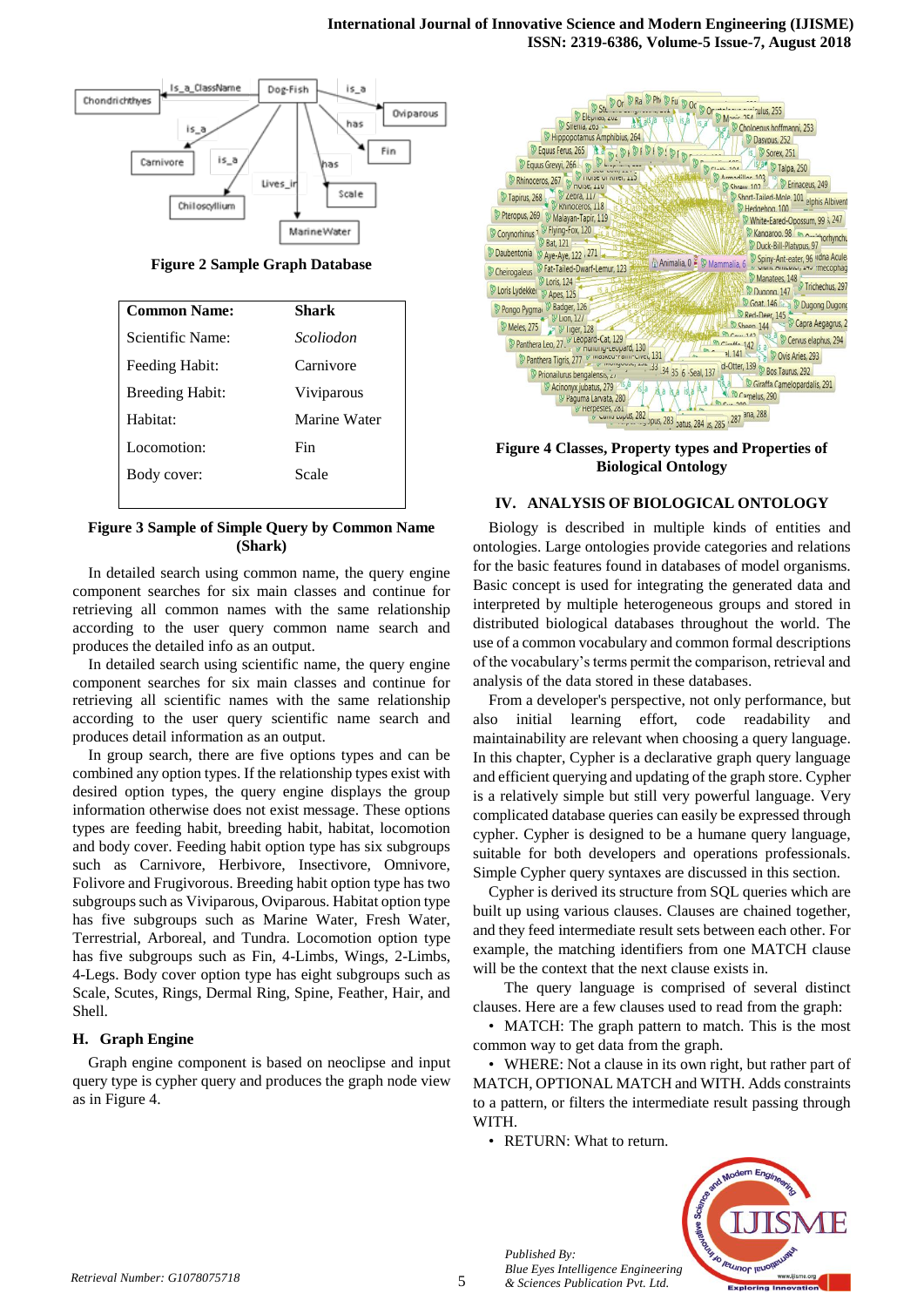## **Developing a Taxonomic Information Model for Biological Data using Ontology**

#### **A. Creation of Ontology Based Bio Data**

For the proposed system, firstly bio data are created as ontological commitments. For example, in this system Class Animalia that may be created based on ontology for teaching aid. Firstly, bio data was created in spreadsheet as CSV format file which supports that simply represents relationships. The CSV format can be obtained from any row data, databases or Excel export. Each line must contain at least two elements. Each row of the file is a node or an edge. Working with spreadsheets are comfortable can be manipulated data in this environment. That is why; this is often a very suitable way of conceptual data based on ontology.

First, create a node table (Table 1) which has a unique identifier (first column: node), a name (second column), and a type/label (third column) and as needed (e.g. Scientific Name, feeding habit, breeding habit, habit, location, locomotion, body cover). Among these columns, third column to the last column are properties or attributes. These data are imported in a meaningful way into a graph database management system like Neo4j, and it has some additional information about the relationships between these data. In Table 2, data are interconnected between their nodes vice versa.

The two CSV format files: nodes.csv and rels.csv are created with all nodes and relationships and described in Table 1 and Table 2. Sample query syntax for loading data.csv and rels.csv are described in Figure 1 and Figure 4.

#### **B. Analysis by Using Venn Diagrams**

Diagrams make mathematics easier because they help the system to see the whole situation at a glance. These diagrams are now called Venn diagrams.

In most problems involving sets, it is convenient to choose a larger set that contains all of the elements in all of the sets being considered. This larger set is called the universal set. In a Venn diagram, the universal set is generally drawn as a large rectangle, and then other sets are represented by circles within this rectangle

In this system, the universal set A {Animalia} has five sets. If  $B = \{$  Breeding Habit  $\}$ ,  $F = \{$  Feeding Habit  $\}$  H =  $\{$  Habitat  $\}$ , L = { Locomotion }, C = { Body Cover }, then

{Breeding Habit} U { Feeding Habit } U { Habitat } U { Locomotion  $\}$  U { Body Cover } = { Animalia }. The set A {Animalia} s as shown in Figure 5.

In this system, the set  $F = {Feeding Habit}$  has six sets. If C  $= \{$  Carnivore  $\}, H = \{$  Herbivore  $\}, I = \{$  Insectivore  $\}, Fl = \{$ Folivore  $\}$ , O = { Omnivore } and R = { Frugivorous }, then

{Carnivore} U { Herbivore }, U { Insectivore } U { Folivore } U { Omnivore } U { Frugivorous } = { Feeding Habit}. Figure 6 shows the Venn diagram of Feeding Habit.



**Figure 5 Venn Diagram of Animalia**

Similarly, in this system, the set: (1)  $B = \{$  Breeding Habit  $\}$ has two sets. If  $V = \{$  Viviparous  $\},$  O =  $\{$  Oviparous  $\},$ then { Viviparous } U { Oviparous } = { Breeding Habit}. (2) H = { Habitat } has five sets. If M = { Marine Water }, Fr  $=$ { Fresh Water}, T = { Terrestrial }, Ar = { Arboreal }, Tu = { Tundra },

then { Marine Water } U { Fresh Water} U { Terrestrial } U { Arboreal  $\} U \{ Tundra \} = \{ Habitat \}.$ 



**Figure 6 Venn Diagram of Feeding Habit**

| Node           | Name           | Label       | Scientific<br>Name       | Feeding Habit | <b>Breeding</b><br>Habit | Habitat                  | Locomotion               | Body<br>Cover            |
|----------------|----------------|-------------|--------------------------|---------------|--------------------------|--------------------------|--------------------------|--------------------------|
| $\mathbf{0}$   | Animalia       | rootnode    | $\overline{\phantom{a}}$ | ۰.            | $\overline{\phantom{a}}$ | $\overline{\phantom{a}}$ | $\overline{\phantom{a}}$ | -                        |
| -1             | Chondrichthyes | ClassName   | $\overline{\phantom{a}}$ | ٠             | $\overline{\phantom{a}}$ | $\overline{\phantom{a}}$ | ۰.                       | ۰.                       |
| $\overline{2}$ | Ostrichthyes   | ClassName   | $\overline{\phantom{a}}$ | ٠             | $\overline{\phantom{a}}$ | $\overline{\phantom{a}}$ | ۰.                       | ۰                        |
| 3              | Amphibia       | ClassName   | $\overline{\phantom{a}}$ | ٠             | $\overline{\phantom{a}}$ | $\overline{\phantom{a}}$ | ۰.                       | $\overline{\phantom{a}}$ |
| $\overline{4}$ | Reptilia       | ClassName   | ٠                        | ٠             | ٠                        | $\overline{\phantom{a}}$ | $\overline{\phantom{a}}$ | $\overline{\phantom{a}}$ |
| 5              | Aves           | ClassName   | $\overline{\phantom{a}}$ | ۰             |                          | $\overline{\phantom{a}}$ | ۰.                       | ۰.                       |
| 6              | Mammalia       | ClassName   | $\overline{\phantom{a}}$ | ٠             | $\overline{\phantom{a}}$ | $\overline{\phantom{a}}$ | ٠                        | ۰                        |
| $\tau$         | Shark          | Common Name | Scoliodon                | Carnivore     | Viviparous               | Marine Water             | Fin                      | Scale                    |

**Table 1. Nodes. CSV File**



*Published By:*

*Blue Eyes Intelligence Engineering*